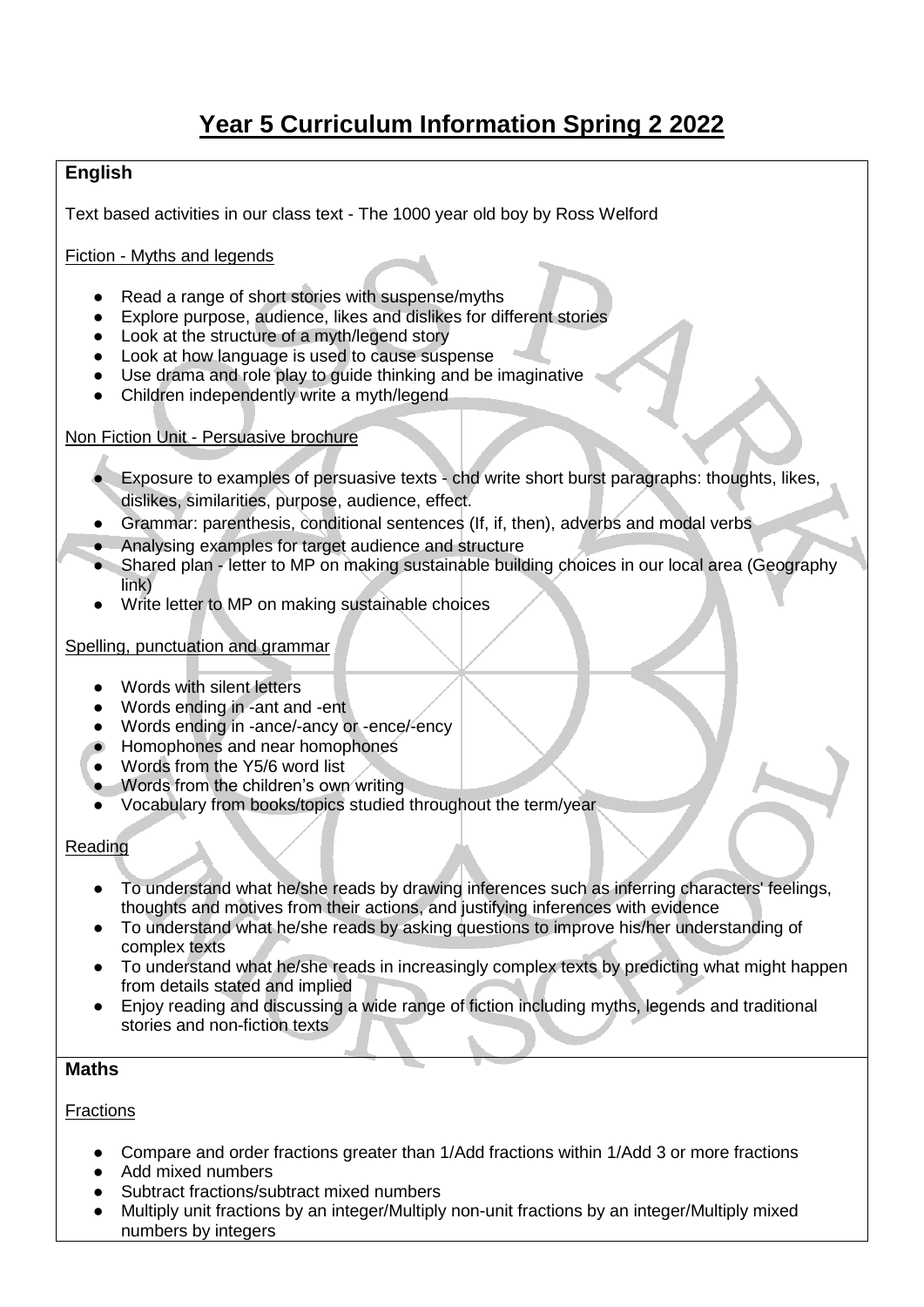Fraction of an amount/Using fractions as operators

## Decimals and Percentages

- Decimals up to 2 decimal places
- Decimals as fractions
- Thousandths as decimals
- Rounding decimals
- Order and compare decimals
- Percentages as fractions and decimals

# **Science - Circle of life**

- Describe the life process of reproduction in some plants
- Describe the differences in the life cycles of different animals
- Explain what metamorphosis is<br>● Describe the process of reprodu
- Describe the process of reproduction in some animals
- Explain what an endangered animal is
- Plan a fair test to investigate to observe the changes in different plants over time
- Make some detailed observations and present them clearly

# **Geography - The Alps**

- Children learn about the Alpine region of Europe
- How the Alps were formed and how homes are adapted to the climate.
- What are the main industries in the Alps
- How have glaciers and avalanches changed the landscape?
- They create a storyboard or digital book on mountain formation, design a sustainable eco-resort and produce literature for visitors to the area using geog vocab.

# **RE – Expressing**

- Pupils will learn in depth from different religions and spiritual ways of life about worship, drawing out more detail, history and diversity through focussing on places of worship
- What is a place of worship? What is it for?
- What is a Christian place of worship? What is it for?
- What is a Hindu place of worship? What is it for?
- What is a Jewish place of worship? What is it for?
- Are people more important than the place?
- What is a place of worship? What is it for?

## **PSHE – How can friends communicate safely?**

- Learn about the different relationships people have in their lives
- Understand how social media and the internet can be used positively
- Discuss and learn how to respond if a friendship is making them feel worried or uncomfortable

# **Computing – News Reporter & Podcaster**

- Children will work collaboratively to produce a podcast
- Learn what a podcast is and how to create one
- Use a variety of recording platforms and explore how to engage an audience

# **Art – Frida Kahlo**

- To learn about Frida Kahlo and analyse some of her work
- To study the self portraits of Frida Kahlo
- To explore how Kahlo drew on her cultural background for her artwork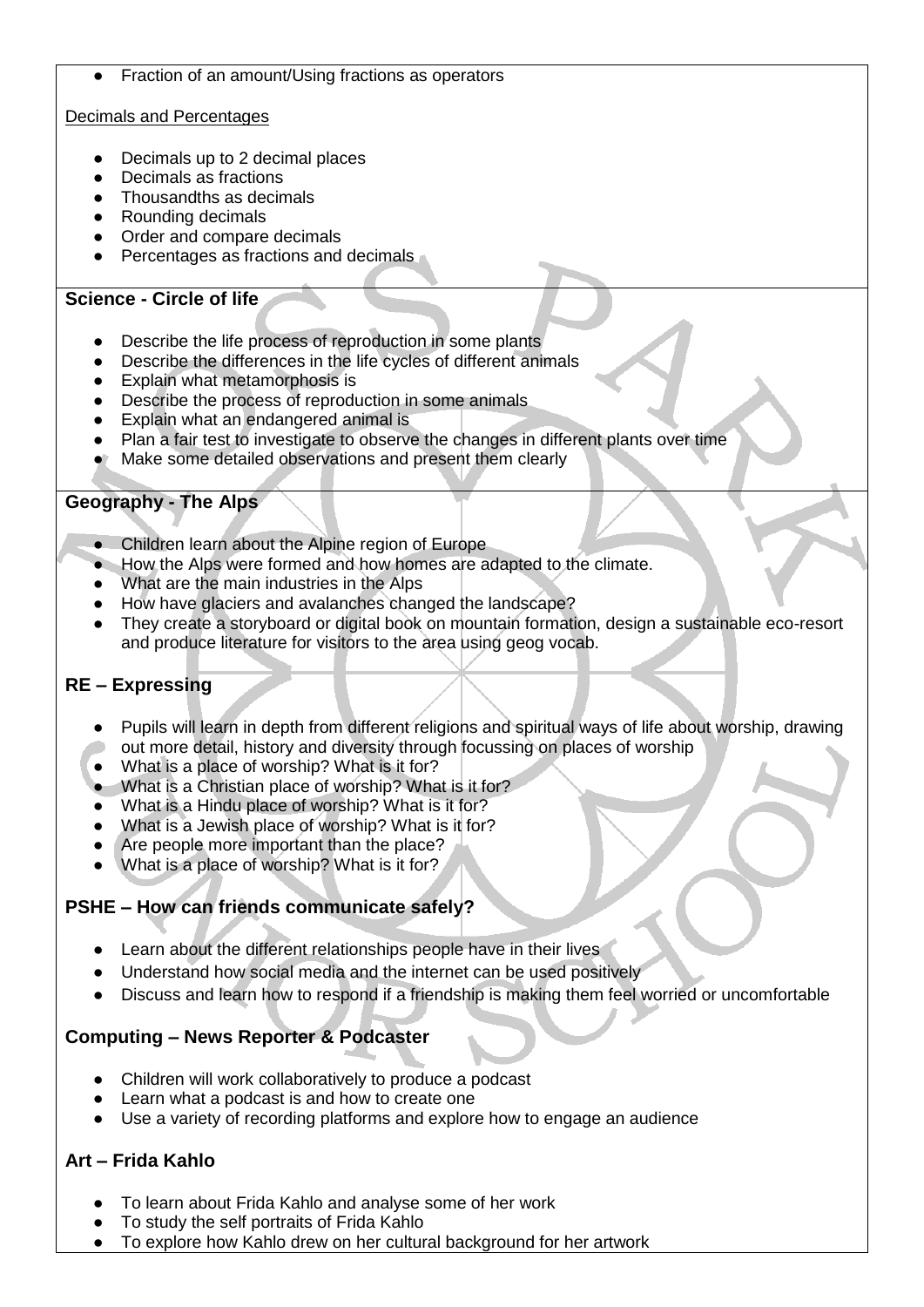- To understand what surrealism is in artwork
- To explore how Kahlo painted moments in her life and expressed emotion through her work

## **PE** Tennis

- Accurately tracking ball flight
- Extended challenge of Forehand and Backhand shots
- Introduction of Serve and Volley shots
- Sustain a rally for an increasing number of shots
- How to outwit your opponent and regularly win points

#### Dance

- Focus on good timing and performing in unison
- Include use of mirror image, and changes in level and direction in choreography
- Understand what a good performance is
- Give useful feedback to others using appropriate and relevant dance vocabulary
- Improve our own performance based on feedback

## **Music**

- Charanga "Make You Feel My Love" the learning is focused around performing Bob Dylan's song (as covered by Adele), leading to a performance at the end of the half term.
- Pupils will be introduced to the original as well as Adele's cover version, and to a range of other ballad songs, identifying common features of the music.
- They will also learn instrumental parts for the song and build upon general musicianship through warm up games for rhythm, pitch and pulse.
- An introduction to instrumental improvisation will also be included as part of the process of learning the song for performance, together with an opportunity to write suitable lyrics for a ballad style song.

# **Spanish**

## Consolidation:

- possessive adjectives *mi*
- personal information *- ¿Cuántos años tienes? E.g. Tengo ocho años*
- nouns *amigo, amiga*
- conjunctions *o, y, con*

#### New vocabulary:

- Verb phrases *Tengo hambre/sed/sueño*
- Questions *¿Qué hora es? E.g. Son las dos.*

## **Home Learning Opportunities**

- Homework is given on Google Classroom each Friday.
- Practising reading, spellings and times tables everyday has the most impact on learning!
- Please bring your reading book and record every day
- Anything you read outside of school (comics, newspapers, magazines) can be written into your record by somebody at home
- Year 5's PE day is on a Wednesday. You should wear your PE kit to school on this day (don't forget to put trainers/pumps in your bag for other days).
- Swimming is on a Tuesday morning. Bring a swimming costume/trunks and a towel in a separate bag.